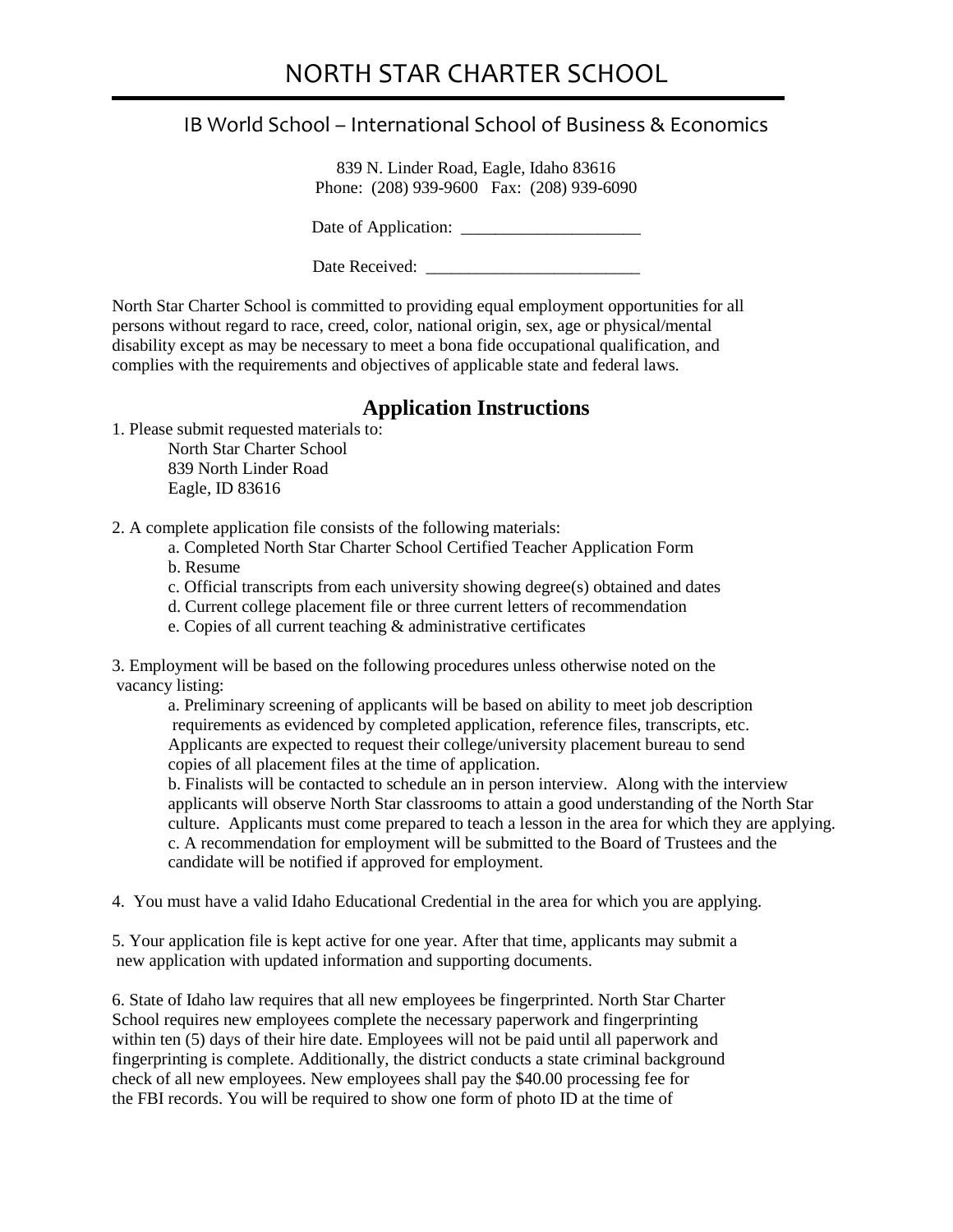# NORTH STAR CHARTER SCHOOL

### IB World School – International School of Business & Economics

fingerprinting. This procedure is mandatory and the State Department of Education has set firm guidelines for this requirement. We cannot accept background checks from other agencies, states, etc. Offers of employment are contingent on the results of these checks.

E-mail questions to:

Melissa Andersen [mandersen@northstarcharter.org](mailto:mandersen@northstarcharter.org) for grades 6-12

Shay Davis [sdavis@northstarcharter.org](mailto:sdavis@northstarcharter.org) for grades K-5

**Position for which you are applying**: \_\_\_\_\_\_\_\_\_\_\_\_\_\_\_\_\_\_\_\_\_\_\_\_\_\_\_\_\_\_\_\_\_\_\_\_\_\_\_\_\_\_\_\_\_

#### **A. PERSONAL INFORMATION**

| (last name)                        | (first name)                                             | (middle initial) |
|------------------------------------|----------------------------------------------------------|------------------|
|                                    |                                                          |                  |
|                                    |                                                          | City, State, Zip |
|                                    |                                                          |                  |
|                                    |                                                          | City, State, Zip |
|                                    |                                                          |                  |
|                                    |                                                          |                  |
|                                    | <b>B. CURRENT POSITION</b> (please respond to each item) |                  |
|                                    |                                                          |                  |
|                                    |                                                          |                  |
|                                    |                                                          |                  |
|                                    |                                                          |                  |
| Length of Present Contract _______ |                                                          |                  |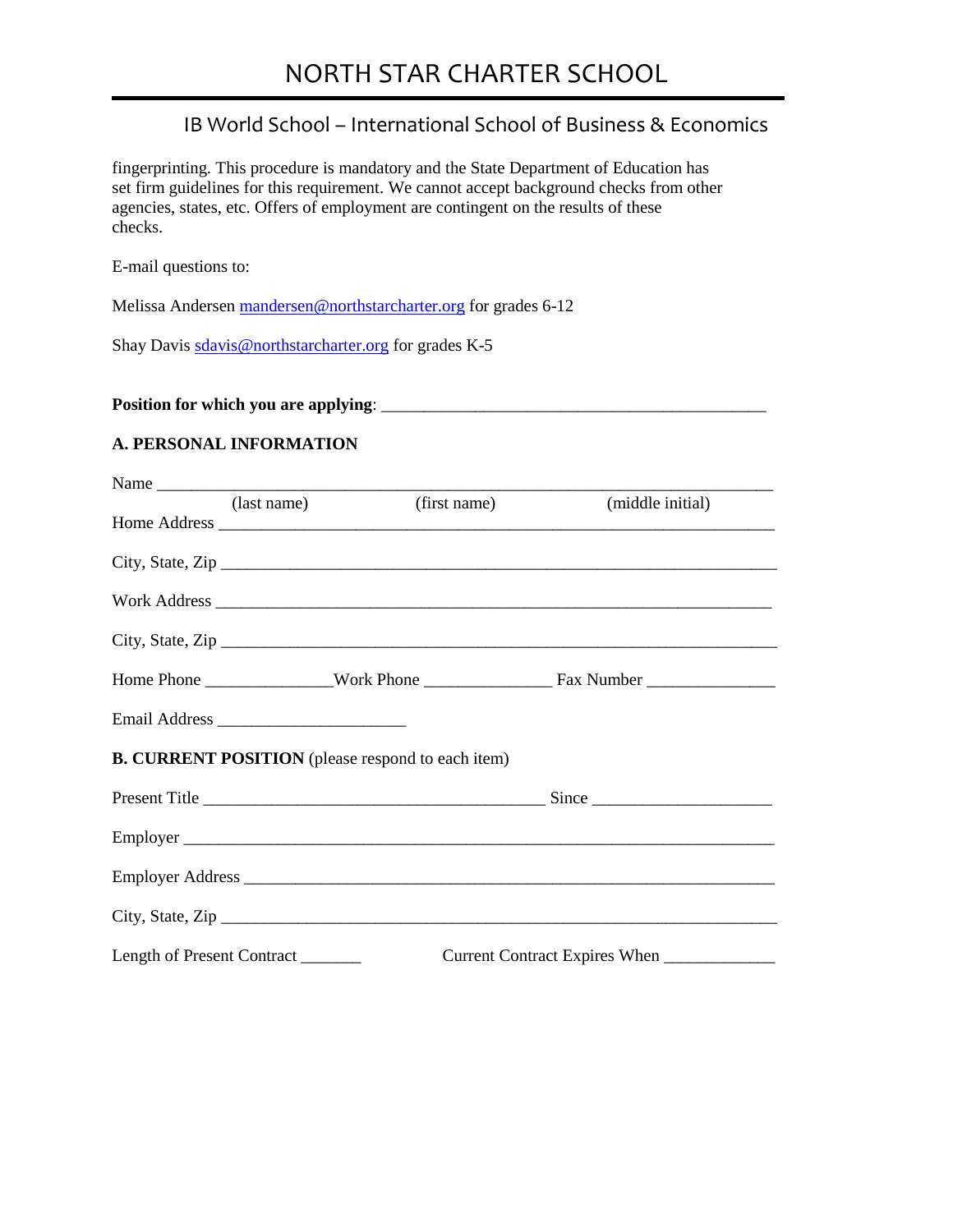## IB World School – International School of Business & Economics

#### **C. EDUCATIONAL BACKGROUND**

Please list the colleges or universities you have attended and the degrees received. List them in order, beginning with the most recent.

| Name/Location of Institution | Year $(s)$ | Degree | Major |
|------------------------------|------------|--------|-------|
|                              |            |        |       |
|                              |            |        |       |
|                              |            |        |       |
|                              |            |        |       |
|                              |            |        |       |
|                              |            |        |       |

## **How many additional credits have you completed since your last degree?** \_\_\_\_\_

#### **D. TEACHING EXPERIENCE**

Please list teaching experience first, beginning with your current assignment.

| Position | Name of District | City and State | Specific Years<br>Employed |
|----------|------------------|----------------|----------------------------|
|          |                  |                |                            |
|          |                  |                |                            |
|          |                  |                |                            |
|          |                  |                |                            |
|          |                  |                |                            |
|          |                  |                |                            |
|          |                  |                |                            |

Please explain any gaps in employment, if any.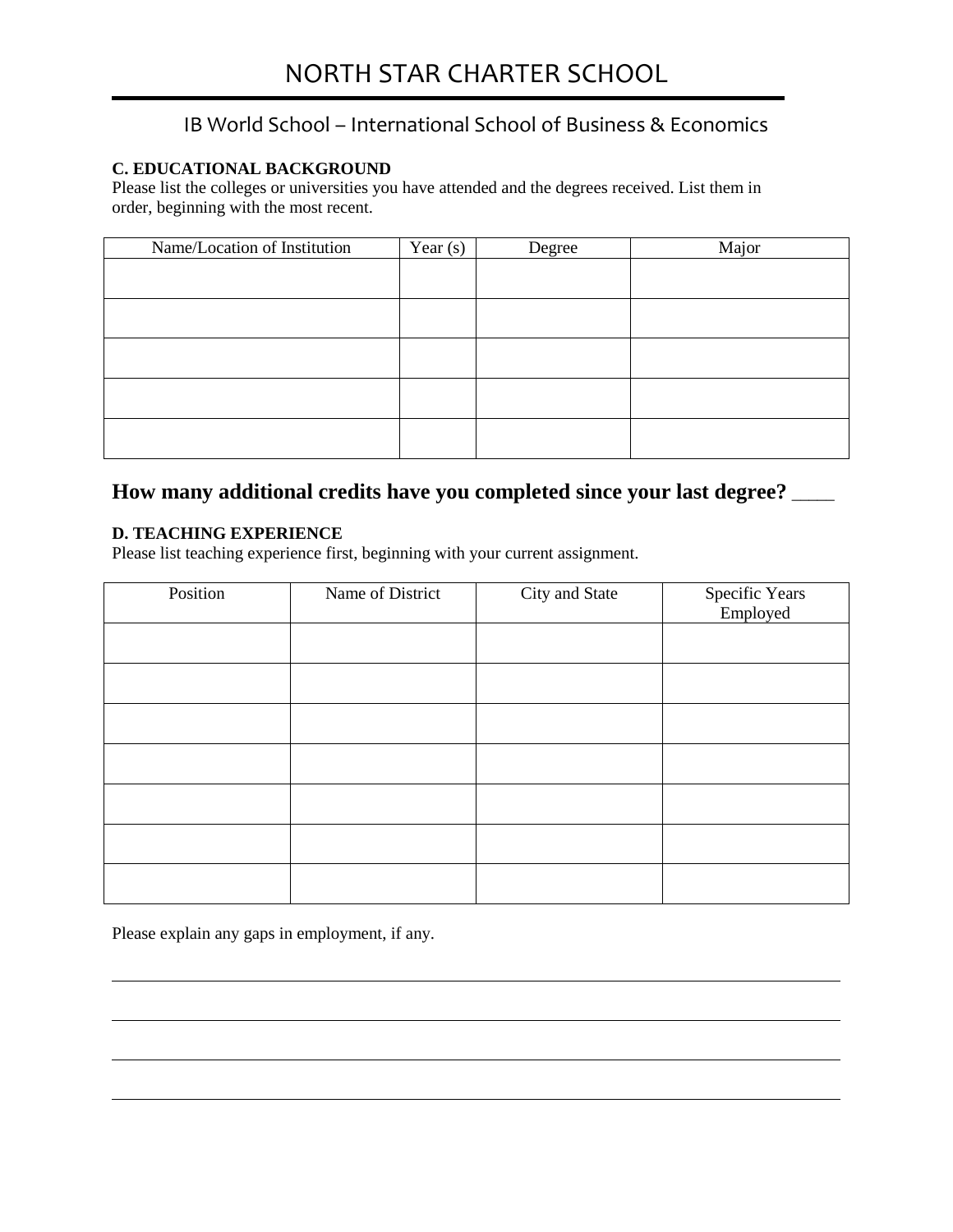# NORTH STAR CHARTER SCHOOL

## IB World School – International School of Business & Economics

## **E. OTHER RELEVANT EMPLOYMENT OR EXPERIENCE**

| Position | Employer | City and State | Specific Years<br>Employed |
|----------|----------|----------------|----------------------------|
|          |          |                |                            |
|          |          |                |                            |
|          |          |                |                            |
|          |          |                |                            |

**F. REFERENCES**—Please list three individuals who are very familiar with your professional work and who may be contacted.

| Name of Individual       |  |
|--------------------------|--|
| <b>Official Position</b> |  |
| <b>Business Phone</b>    |  |
| <b>Email Address</b>     |  |

| Name of Individual       |  |
|--------------------------|--|
| <b>Official Position</b> |  |
| <b>Business Phone</b>    |  |
| <b>Email Address</b>     |  |

| Name of Individual       |  |
|--------------------------|--|
| <b>Official Position</b> |  |
|                          |  |
| <b>Business Phone</b>    |  |
|                          |  |
| <b>Email Address</b>     |  |
|                          |  |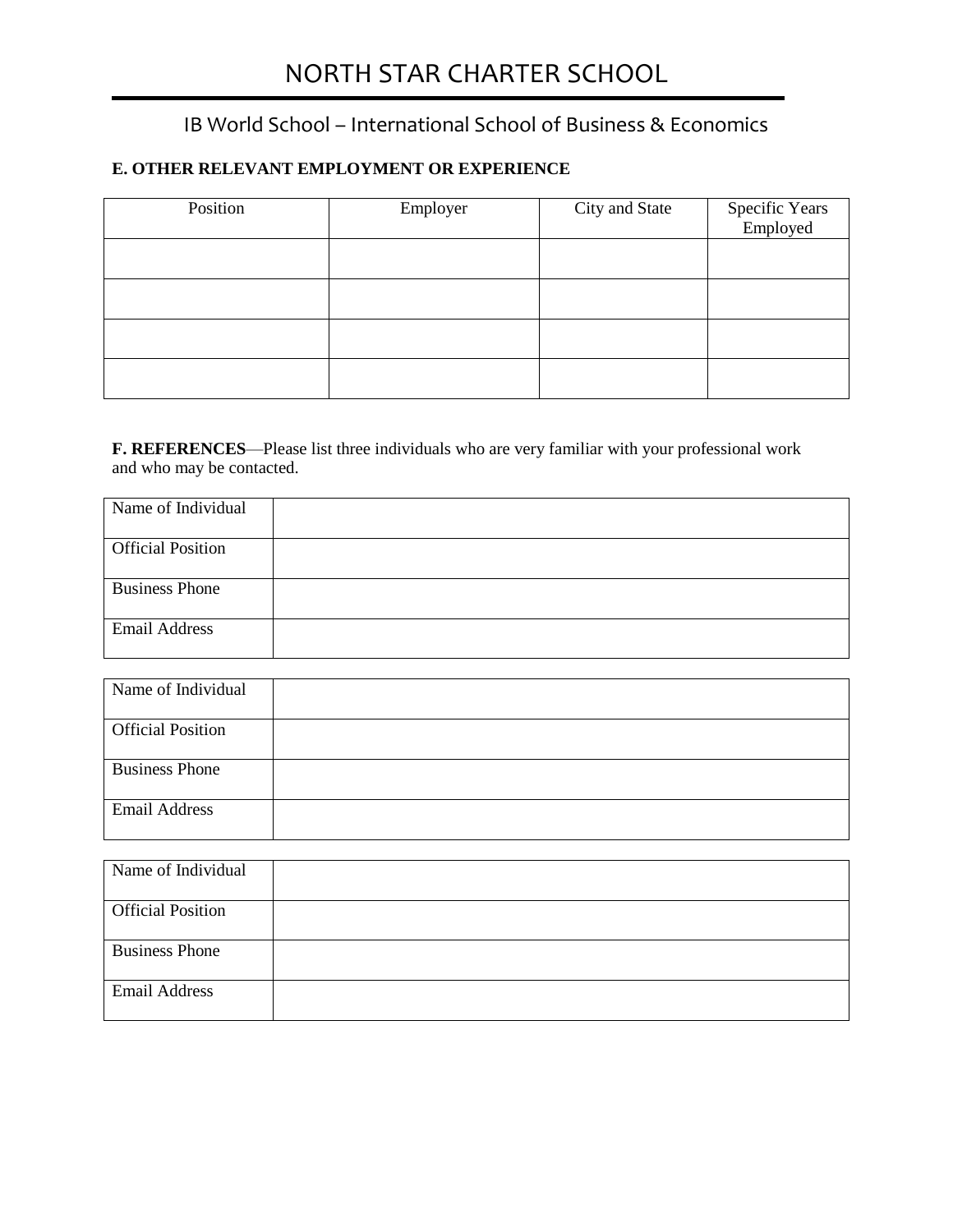## NORTH STAR CHARTER SCHOOL

## IB World School – International School of Business & Economics

**G. NARRATIVE RESPONSE**—On separate paper, please respond to the following questions:

- 1. Explain how you have implemented the Idaho Core Standards into your instruction.
- 2. Describe your classroom management style.
- 3. How do you use data to guide your instruction?
- 4. What is your personal feeling about the statement, "All children can learn and achieve at a high level."
- 5. How do you incorporate student voice into your classroom?

**H. HONORS AND DISTINCTIONS**—List degrees, honors, commendations, elective or appointive offices held, or other distinctions received.

\_\_\_\_\_\_\_\_\_\_\_\_\_\_\_\_\_\_\_\_\_\_\_\_\_\_\_\_\_\_\_\_\_\_\_\_\_\_\_\_\_\_\_\_\_\_\_\_\_\_\_\_\_\_\_\_\_\_\_\_\_\_\_\_\_\_\_\_\_\_\_\_\_\_\_\_\_

\_\_\_\_\_\_\_\_\_\_\_\_\_\_\_\_\_\_\_\_\_\_\_\_\_\_\_\_\_\_\_\_\_\_\_\_\_\_\_\_\_\_\_\_\_\_\_\_\_\_\_\_\_\_\_\_\_\_\_\_\_\_\_\_\_\_\_\_\_\_\_\_\_\_\_\_\_

\_\_\_\_\_\_\_\_\_\_\_\_\_\_\_\_\_\_\_\_\_\_\_\_\_\_\_\_\_\_\_\_\_\_\_\_\_\_\_\_\_\_\_\_\_\_\_\_\_\_\_\_\_\_\_\_\_\_\_\_\_\_\_\_\_\_\_\_\_\_\_\_\_\_\_\_\_

\_\_\_\_\_\_\_\_\_\_\_\_\_\_\_\_\_\_\_\_\_\_\_\_\_\_\_\_\_\_\_\_\_\_\_\_\_\_\_\_\_\_\_\_\_\_\_\_\_\_\_\_\_\_\_\_\_\_\_\_\_\_\_\_\_\_\_\_\_\_\_\_\_\_\_\_\_

\_\_\_\_\_\_\_\_\_\_\_\_\_\_\_\_\_\_\_\_\_\_\_\_\_\_\_\_\_\_\_\_\_\_\_\_\_\_\_\_\_\_\_\_\_\_\_\_\_\_\_\_\_\_\_\_\_\_\_\_\_\_\_\_\_\_\_\_\_\_\_\_\_\_\_\_\_

\_\_\_\_\_\_\_\_\_\_\_\_\_\_\_\_\_\_\_\_\_\_\_\_\_\_\_\_\_\_\_\_\_\_\_\_\_\_\_\_\_\_\_\_\_\_\_\_\_\_\_\_\_\_\_\_\_\_\_\_\_\_\_\_\_\_\_\_\_\_\_\_\_\_\_\_\_

**I. BACKGROUND INFORMATION—If you answer "yes" to any of the following questions,** please attach a written response describing, in detail, an explanation of the circumstances involved:

1. Have you ever been convicted of a violation of law other than a minor traffic violation? (The term "conviction" includes any conviction, a guilty plea, a plea of nolo contendere or no contest, a suspended sentence, a deferred sentence, a deferred judgment, or a finding of guilt by a jury or judge.)

 $\frac{\text{yes}}{\text{yes}}$  no

2. Have you ever been terminated or discharged, or resigned at the request of your employer from any job related to K-12 education?

 $\frac{\text{yes}}{\text{yes}}$  no

3. In connection with your professional responsibilities, have you ever been the subject of a complaint or been disciplined by a court or a licensing board of any state?

 $yes$  no

4. Are you currently under investigation, by any regulatory body, for any alleged misconduct or other alleged grounds for discipline?

 $\frac{\text{yes}}{\text{yes}}$  no